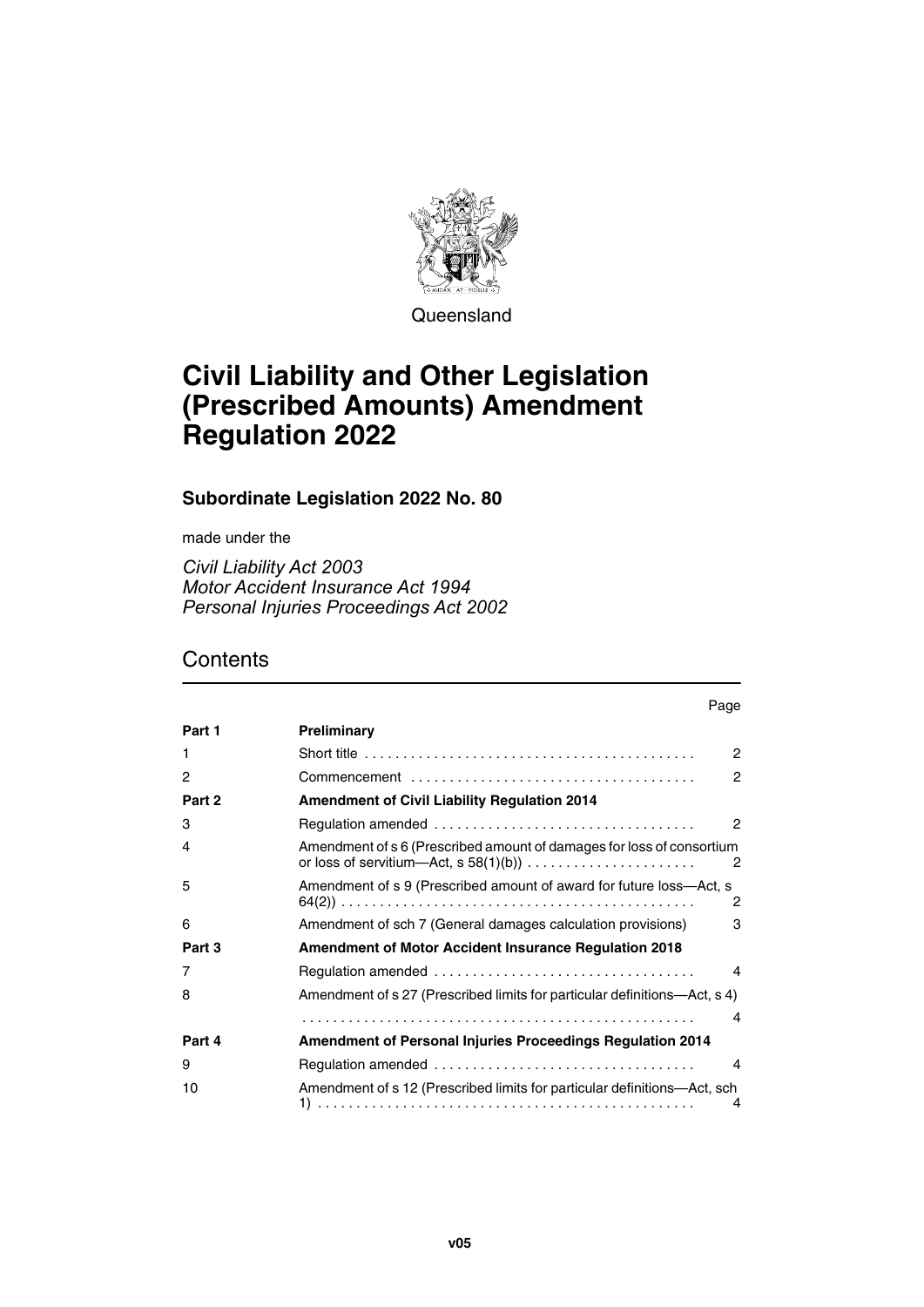Civil Liability and Other Legislation (Prescribed Amounts) Amendment Regulation 2022 Part 1 Preliminary

<span id="page-1-0"></span> $[s 1]$ 

# **Part 1** Preliminary

#### <span id="page-1-2"></span>**1 Short title**

<span id="page-1-3"></span><span id="page-1-1"></span>This regulation may be cited as the *Civil Liability and Other Legislation (Prescribed Amounts) Amendment Regulation 2022*.

#### <span id="page-1-4"></span>**2 Commencement**

<span id="page-1-7"></span><span id="page-1-5"></span>This regulation commences on 1 July 2022.

# <span id="page-1-6"></span>**Part 2 Amendment of Civil Liability Regulation 2014**

#### <span id="page-1-8"></span>**3 Regulation amended**

<span id="page-1-11"></span><span id="page-1-9"></span>This part amends the *Civil Liability Regulation 2014*.

#### <span id="page-1-10"></span>**4 Amendment of s 6 (Prescribed amount of damages for loss of consortium or loss of servitium—Act, s 58(1)(b))**

Section 6, table, item 12—

*omit, insert—*

| 1 July 2021 to 30 June 2022 | \$48,030 |
|-----------------------------|----------|
| 1 July 2022 and after       | \$49,700 |

#### <span id="page-1-13"></span><span id="page-1-12"></span>**5 Amendment of s 9 (Prescribed amount of award for future loss—Act, s 64(2))**

Section 9, table, item 12—

*omit, insert—*

| 12 | 1 July 2021 to 30 June 2022 |  |
|----|-----------------------------|--|
|    |                             |  |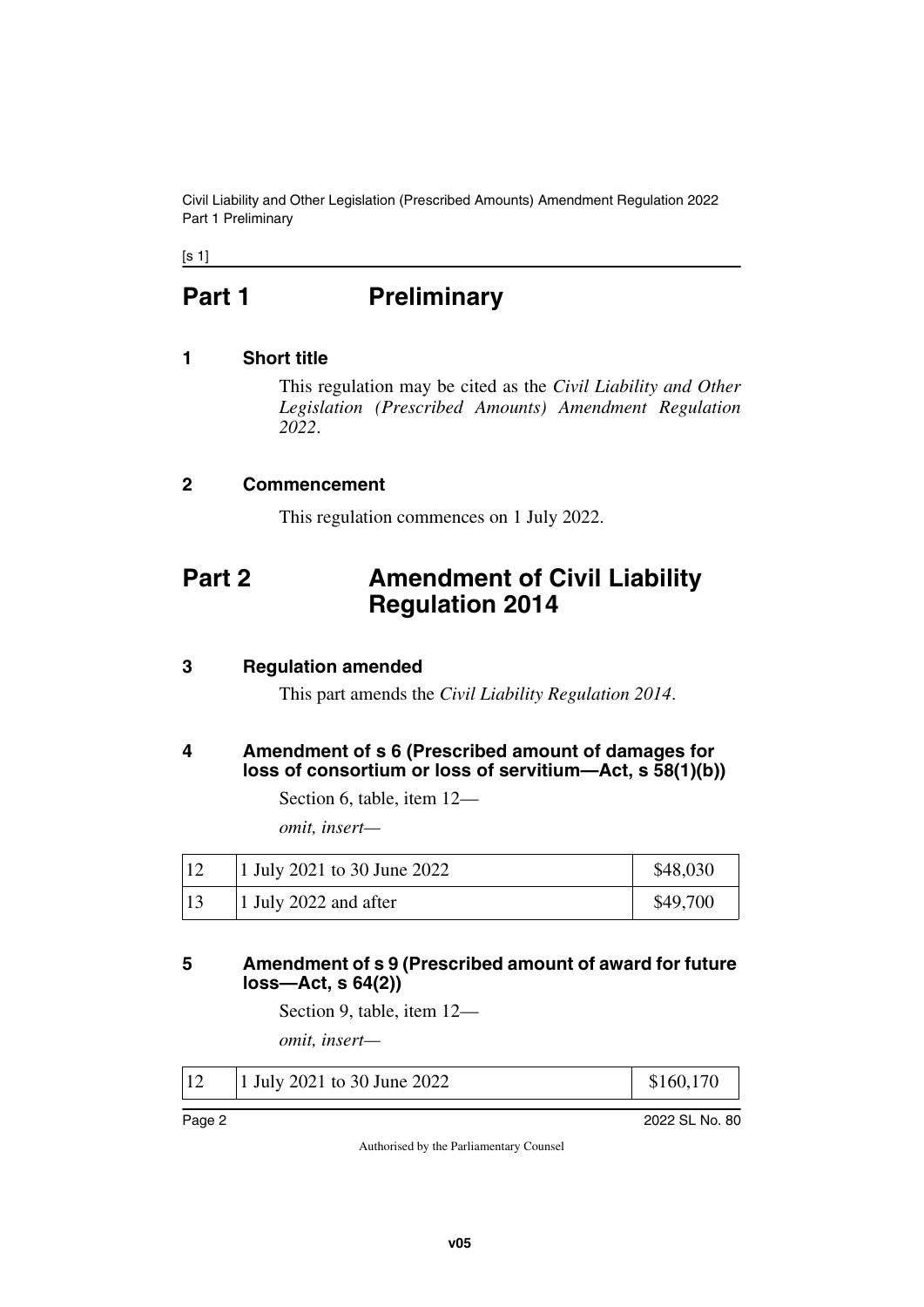[s 6]

| 13 | $1$ July 2022 and after | \$165,730 |
|----|-------------------------|-----------|
|----|-------------------------|-----------|

#### <span id="page-2-0"></span>**6 Amendment of sch 7 (General damages calculation provisions)**

<span id="page-2-1"></span>(1) Schedule 7, table 12, heading, 'on or after 1 July 2021' *omit, insert—*

> **from 1 July 2021 to 30 June 2022 (dates inclusive)**

(2) Schedule 7—

*insert—*

| Table 13-For an injury arising on or after 1 July 2022 |                              |           |                                       |  |
|--------------------------------------------------------|------------------------------|-----------|---------------------------------------|--|
|                                                        | Item Injury scale value      |           | Base amount Variable amount           |  |
| 1                                                      | 5 or less                    |           | Injury scale value $x$ \$1,690        |  |
| $\overline{c}$                                         | 10 or less but more than 5   | \$8,450   | (Injury scale value $-5$ ) x \$1,970  |  |
| 3                                                      | 15 or less but more than 10  | \$18,300  | (Injury scale value - 10) $x$ \$2,320 |  |
| $\overline{4}$                                         | 20 or less but more than 15  | \$29,900  | (Injury scale value - 15) x $$2,650$  |  |
| 5                                                      | 25 or less but more than 20  | \$43,150  | (Injury scale value - 20) $x$ \$2,960 |  |
| 6                                                      | 30 or less but more than 25  | \$57,950  | (Injury scale value $-25$ ) x \$3,310 |  |
| 7                                                      | 35 or less but more than 30  | \$74,500  | (Injury scale value - 30) $x$ \$3,650 |  |
| 8                                                      | 40 or less but more than 35  | \$92,750  | (Injury scale value $-35$ ) x \$3,970 |  |
| 9                                                      | 50 or less but more than 40  | \$112,600 | (Injury scale value - 40) x $$4,280$  |  |
| 10                                                     | 60 or less but more than 50  | \$155,400 | (Injury scale value - 50) $x$ \$4,570 |  |
| 11                                                     | 70 or less but more than 60  | \$201,100 | (Injury scale value - 60) x $$4,850$  |  |
| 12                                                     | 80 or less but more than 70  | \$249,600 | (Injury scale value - 70) $x$ \$5,180 |  |
| 13                                                     | 90 or less but more than 80  | \$301,400 | (Injury scale value - 80) $x$ \$5,480 |  |
| 14                                                     | 100 or less but more than 90 | \$356,200 | (Injury scale value - 90) $x$ \$5,780 |  |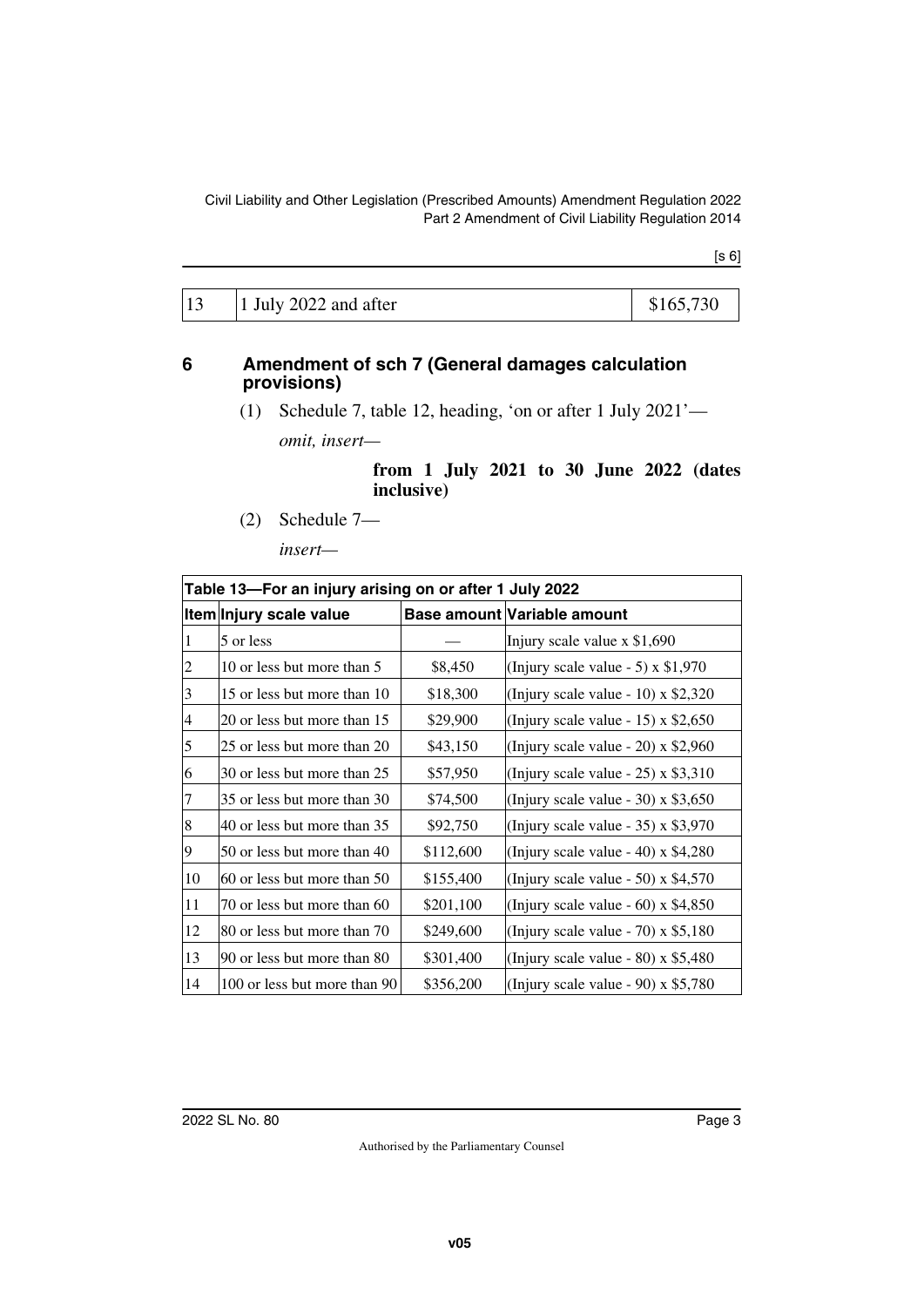Civil Liability and Other Legislation (Prescribed Amounts) Amendment Regulation 2022 Part 3 Amendment of Motor Accident Insurance Regulation 2018

<span id="page-3-0"></span>[s 7]

## **Part 3 Amendment of Motor Accident Insurance Regulation 2018**

#### <span id="page-3-2"></span>**7 Regulation amended**

<span id="page-3-3"></span><span id="page-3-1"></span>This part amends the *Motor Accident Insurance Regulation 2018*.

#### <span id="page-3-5"></span><span id="page-3-4"></span>**8 Amendment of s 27 (Prescribed limits for particular definitions—Act, s 4)**

Section 27(2), table, item 12—

<span id="page-3-7"></span>*omit, insert—*

| 12 | 1 July 2021 to 30 June 2022 | \$4,020 | \$48,030 | \$80,090 |
|----|-----------------------------|---------|----------|----------|
| 13 | 1 July 2022 and after       | \$4,160 | \$49,700 | \$82,870 |

## <span id="page-3-6"></span>**Part 4 Amendment of Personal Injuries Proceedings Regulation 2014**

### <span id="page-3-8"></span>**9 Regulation amended**

<span id="page-3-9"></span>This part amends the *Personal Injuries Proceedings Regulation 2014*.

### <span id="page-3-11"></span><span id="page-3-10"></span>**10 Amendment of s 12 (Prescribed limits for particular definitions—Act, sch 1)**

Section 12(2), table, item 12—

*omit, insert—*

| $12$   1 July 2021 to 30 June 2022 | $\vert$ \$4,020   \$48,030   \$80,090 |  |
|------------------------------------|---------------------------------------|--|
| $13$   1 July 2022 and after       | $\vert$ \$4,160   \$49,700   \$82,870 |  |